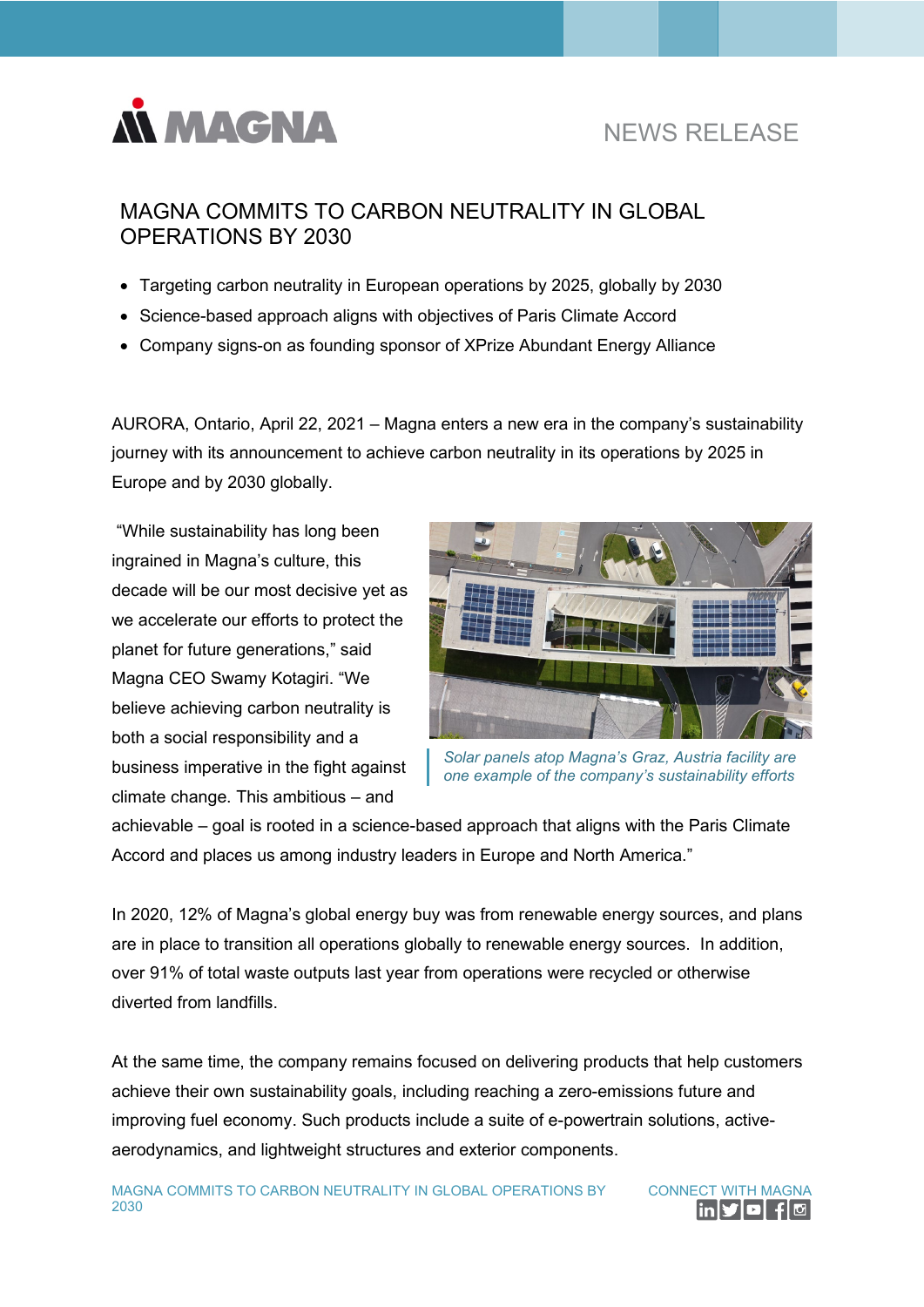"Delivering a sustainable, safer and more accessible future for all who share the road and the world drives our business decisions and fuels our innovations. Importantly, we are working alongside our customers, suppliers and employees throughout this journey," added Kotagiri.

As further evidence of the company's commitment, Magna has also signed on as the founding sponsor of the **XPrize Abundant Energy Alliance**, a global coalition of public, private, nonprofit and academic leaders and organizations that are advancing progress toward a net zero future.

Magna's dedication to sustainability can been seen through the [creative and impactful efforts](https://www.magna.com/company/sustainability/our-stories) of its operations around the world, and the company looks forward to accelerating progress in the coming years.

### TAGS

Carbon neutrality, sustainability, Earth Day

#### INVESTOR CONTACT

Louis Tonelli, Vice-President, Investor Relations [louis.tonelli@magna.com,](mailto:louis.tonelli@magna.com) 905.726.7035

#### MEDIA CONTACT

Tracy Fuerst, Vice President, Corporate Communications & PR [tracy.fuerst@magna.com,](mailto:tracy.fuerst@magna.com) 248.761.7004

#### ABOUT MAGNA

We are a mobility technology company. We have more than 158,000 entrepreneurial-minded employees and 342 manufacturing operations and 91 product development, engineering and sales centres in 27 countries. We have complete vehicle engineering and contract manufacturing expertise, as well as product capabilities that include body, chassis, exteriors, seating, powertrain, active driver assistance, electronics, mechatronics, mirrors, lighting and roof systems. Our common shares trade on the Toronto Stock Exchange (MG) and the New York Stock Exchange (MGA). For further information about Magna, visit [www.magna.com.](http://www.magna.com/)

#### # # #

**THIS RELEASE MAY CONTAIN STATEMENTS WHICH CONSTITUTE "FORWARD-LOOKING STATEMENTS" UNDER APPLICABLE SECURITIES LEGISLATION AND ARE SUBJECT TO, AND EXPRESSLY QUALIFIED BY, THE CAUTIONARY DISCLAIMERS**